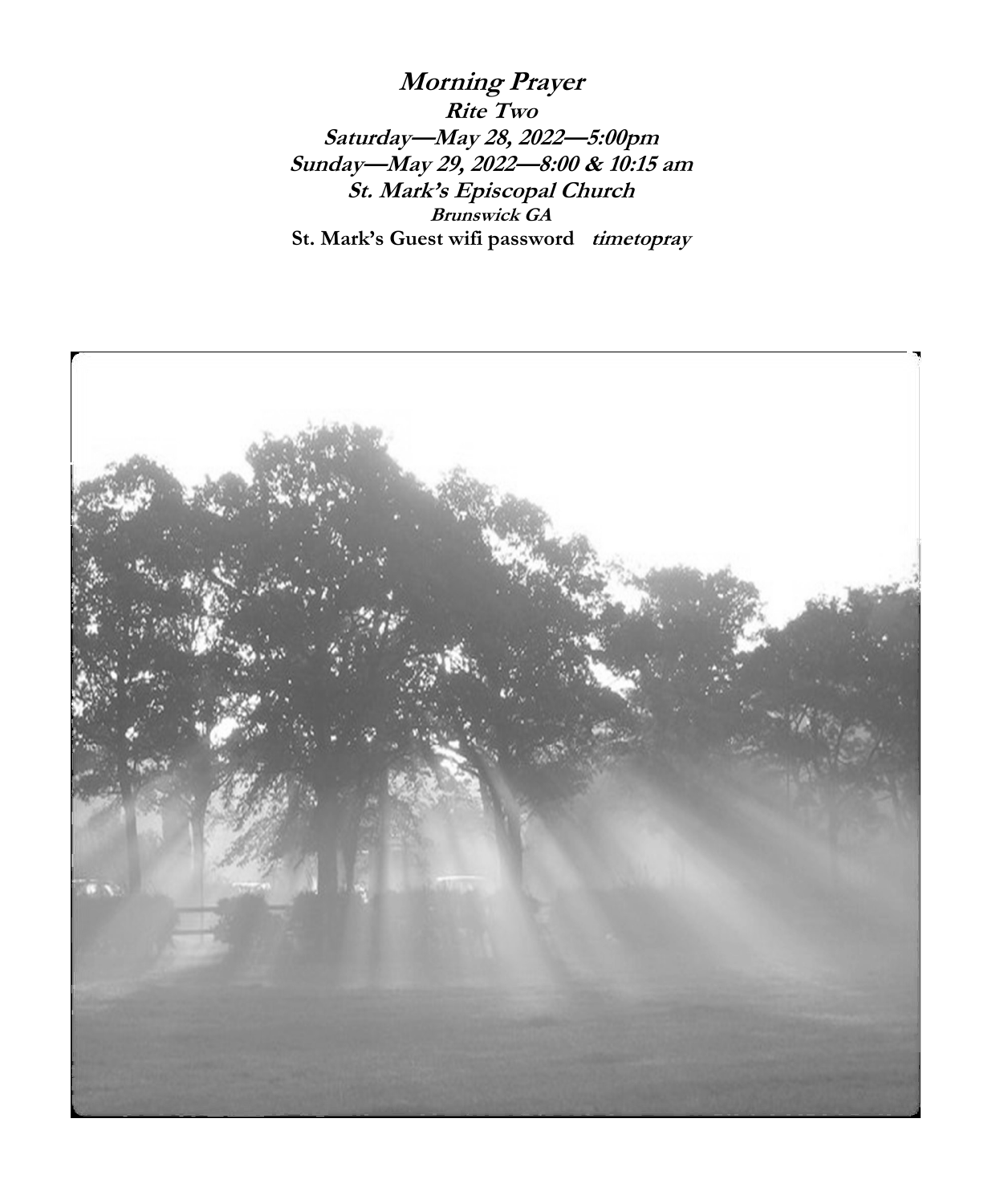# **WELCOME PRELUDE BELL**

## **NATIONAL ANTHEM**

## **OPENING HYMN IN PROCESSION:** *(10:15)*

*God Bless our Native Land* (*v1, process, v2*) Hymnal 716

Officiant: Lord, open our lips. **People: And our mouth shall proclaim your praise.**

*Officiant and People*

**Glory to the Father, and to the Son, and to the Holy Spirit: as it was in the beginning, is now, and will be for ever. Amen.**

**The Lord is full of compassion and mercy: Come let us adore him.**

Officiant: The Lord be with you. **People: And also with you.**

**Venite Psalm 95:1-7** *(responsively by half verse; sung at 10:15)* Come, let us sing to the Lord; \* **let us shout for joy to the Rock of our salvation.**  Let us come before his presence with thanksgiving  $*$  **and raise a loud shout to him with psalms.**  For the Lord is a great God, \* **and a great King above all gods.**  In his hand are the caverns of the earth, \* **and the heights of the hills are his also.**  The sea is his, for he made it, \* **and his hands have molded the dry land.** Come, let us bow down, and bend the knee, \* **and kneel before the Lord our Maker.**  For he is our God, and we are the people of his pasture and the sheep of his hand. \*  **Oh, that today you would hearken to his voice!**

**THE LESSONS** *(seated)*

### **Acts 16:16-34**

With Paul and Silas, we came to Philippi in Macedonia, a Roman colony, and, as we were going to the place of prayer, we met a slave girl who had a spirit of divination and brought her owners a great deal of money by fortune-telling. While she followed Paul and us, she would cry out, "These men are slaves of the Most High God, who proclaim to you a way of salvation." She kept doing this for many days. But Paul, very much annoyed, turned and said to the spirit, "I order you in the name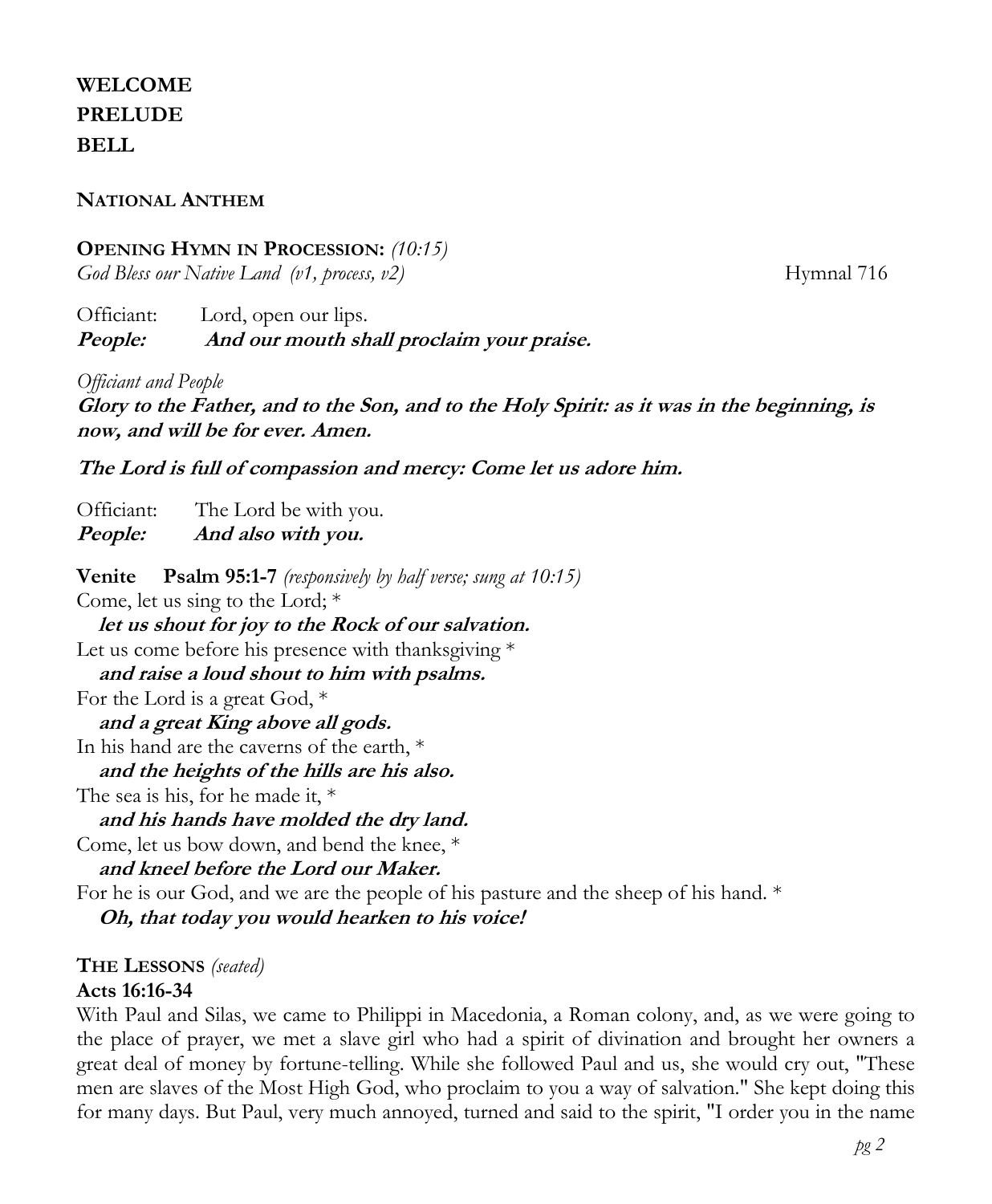of Jesus Christ to come out of her." And it came out that very hour. But when her owners saw that their hope of making money was gone, they seized Paul and Silas and dragged them into the marketplace before the authorities. When they had brought them before the magistrates, they said, "These men are disturbing our city; they are Jews and are advocating customs that are not lawful for us as Romans to adopt or observe." The crowd joined in attacking them, and the magistrates had them stripped of their clothing and ordered them to be beaten with rods. After they had given them a severe flogging, they threw them into prison and ordered the jailer to keep them securely. Following these instructions, he put them in the innermost cell and fastened their feet in the stocks. About midnight Paul and Silas were praying and singing hymns to God, and the prisoners were listening to them. Suddenly there was an earthquake, so violent that the foundations of the prison were shaken; and immediately all the doors were opened and everyone's chains were unfastened. When the jailer woke up and saw the prison doors wide open, he drew his sword and was about to kill himself, since he supposed that the prisoners had escaped. But Paul shouted in a loud voice, "Do not harm yourself, for we are all here." The jailer called for lights, and rushing in, he fell down trembling before Paul and Silas. Then he brought them outside and said, "Sirs, what must I do to be saved?" They answered, "Believe on the Lord Jesus, and you will be saved, you and your household." They spoke the word of the Lord to him and to all who were in his house. At the same hour of the night he took them and washed their wounds; then he and his entire family were baptized without delay. He brought them up into the house and set food before them; and he and his entire household rejoiced that he had become a believer in God.

Reader: The word of the Lord. **People: Thanks be to God.**

## **GOSPEL;**

### Deacon**:** The Gospel of the Lord, according to **John 17:20-26 People: Glory to you Lord Christ.**

Jesus prayed for his disciples, and then he said. "I ask not only on behalf of these, but also on behalf of those who will believe in me through their word, that they may all be one. As you, Father, are in me and I am in you, may they also be in us, so that the world may believe that you have sent me. The glory that you have given me I have given them, so that they may be one, as we are one, I in them and you in me, that they may become completely one, so that the world may know that you have sent me and have loved them even as you have loved me. Father, I desire that those also, whom you have given me, may be with me where I am, to see my glory, which you have given me because you loved me before the foundation of the world. "Righteous Father, the world does not know you, but I know you; and these know that you have sent me. I made your name known to them, and I will make it known, so that the love with which you have loved me may be in them, and I in them."

Deacon: The Gospel of the Lord.

**People: Praise to you, Lord Christ.**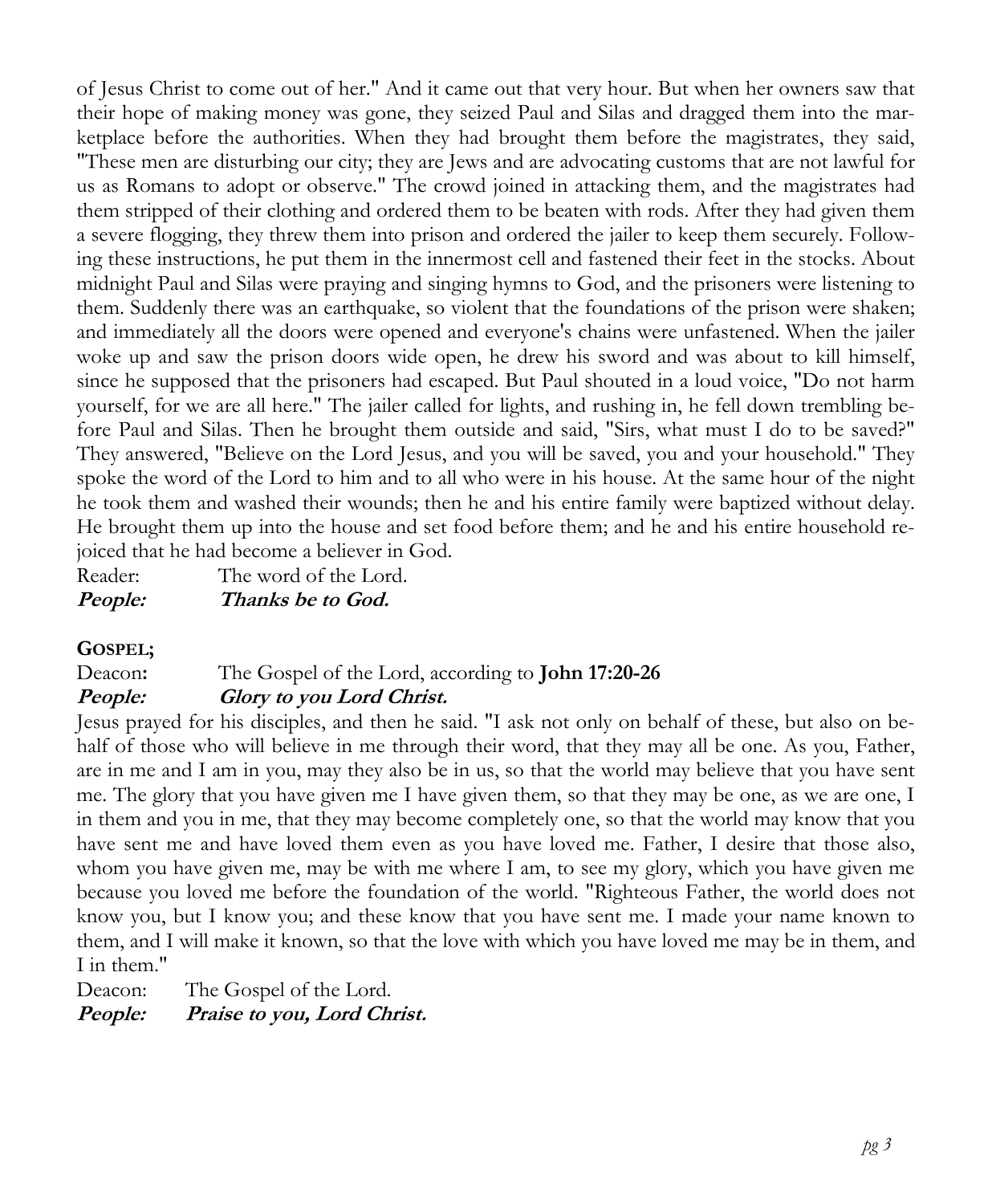**THE APOSTLES' CREED** *(together, all standing)* **I believe in God, the Father almighty, creator of heaven and earth; I believe in Jesus Christ, his only Son, our Lord. He was conceived by the power of the Holy Spirit and born of the Virgin Mary. He suffered under Pontius Pilate, was crucified, died, and was buried. He descended to the dead. On the third day he rose again. He ascended into heaven, and is seated at the right hand of the Father. He will come again to judge the living and the dead. I believe in the Holy Spirit, the holy catholic Church, the communion of saints, the forgiveness of sins the resurrection of the body, and the life everlasting. Amen.**

### **CONFESSION OF SIN**

Officiant: Rend your hearts and not your garments. Return to the Lord you God, for he is gracious and merciful, slow to anger and abounding in steadfast love, and repents of evil.

Let us confess our sings against God and our neighbor.

### *Officiant and People, kneeling as able*

**Most merciful God, we confess that we have sinned against you in thought, word, and deed, by what we have done and what we have left undone. We have not loved you with our whole heart; we have not loved our neighbors as ourselves. We are truly sorry and we humbly repent. For the sake of your Son Jesus Christ, have mercy on us and forgive us; that we may delight in your will, and walk in your ways, to the glory of your Name. Amen.**

Officiant: Almighty God, have mercy on us and forgive us all our sins through our Lord Jesus Christ, strengthen us in all goodness, and by the power of the Holy Spirit keep us in Eternal Life.

**People: Amen.**

### **THE PEACE**

Officiant: The Peace of the Lord be always with you. People: And also with you. *(The people greet one another)*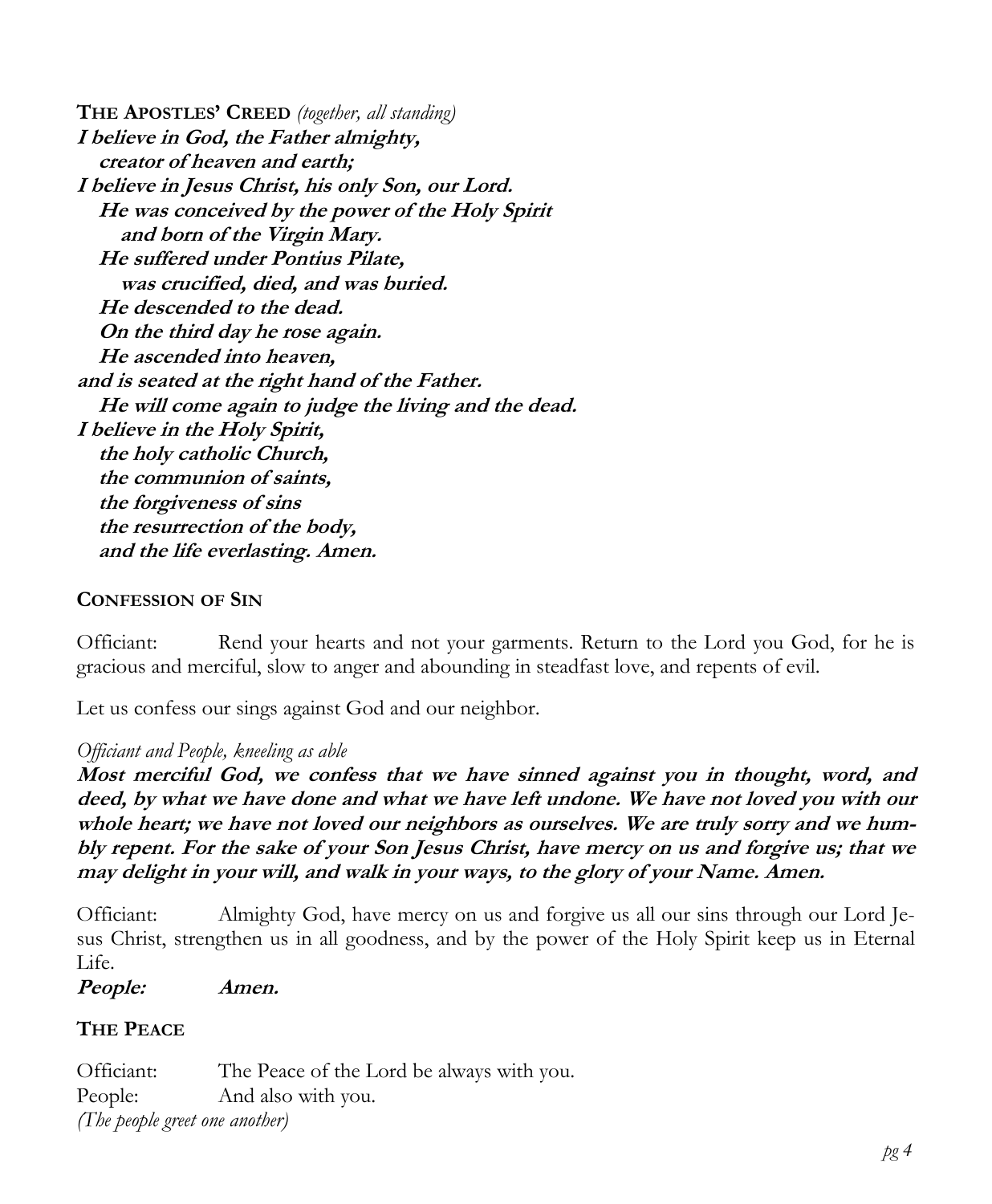### **ANNOUNCEMENTS**

**ANTHEM** *(10:15) O Praise Ye the Lord* Parry

**THE PRAYERS** *(all, sitting or kneeling as able)*

Officiant: The Lord be with you. **People: And also with you.** Officiant: Let us pray. **Our Father, who art in heaven, hallowed be thy Name, thy kingdom come, thy will be done, on earth as it is in heaven. Give us this day our daily bread. And forgive us our trespasses, as we forgive those who trespass against us. And lead us not into temptation, but deliver us from evil. For thine is the kingdom, and the power, and the glory, for ever and ever. Amen.** 

V. Show us your mercy, O Lord;

**R. And grant us your salvation.** 

- V. Clothe your ministers with righteousness;
- **R. Let your people sing with joy.**
- V. Give peace, O Lord, in all the world;
- **R. For only in you can we live in safety.**
- V. Lord, keep this nation under your care;
- **R. And guide us in the way of justice and truth.**
- V. Let your way be known upon earth;
- **R. Your saving health among all nations.**
- V. Let not the needy, O Lord, be forgotten;
- **R. Nor the hope of the poor be taken away.**
- V. Create in us clean hearts, O God;
- **R. And sustain us with your Holy Spirit.**

#### *A Collect for Guidance*

Heavenly Father, in you we live and move and have our being: We humbly pray you so to guide and govern us by your Holy Spirit, that in all the cares and occupations of our life we may not forget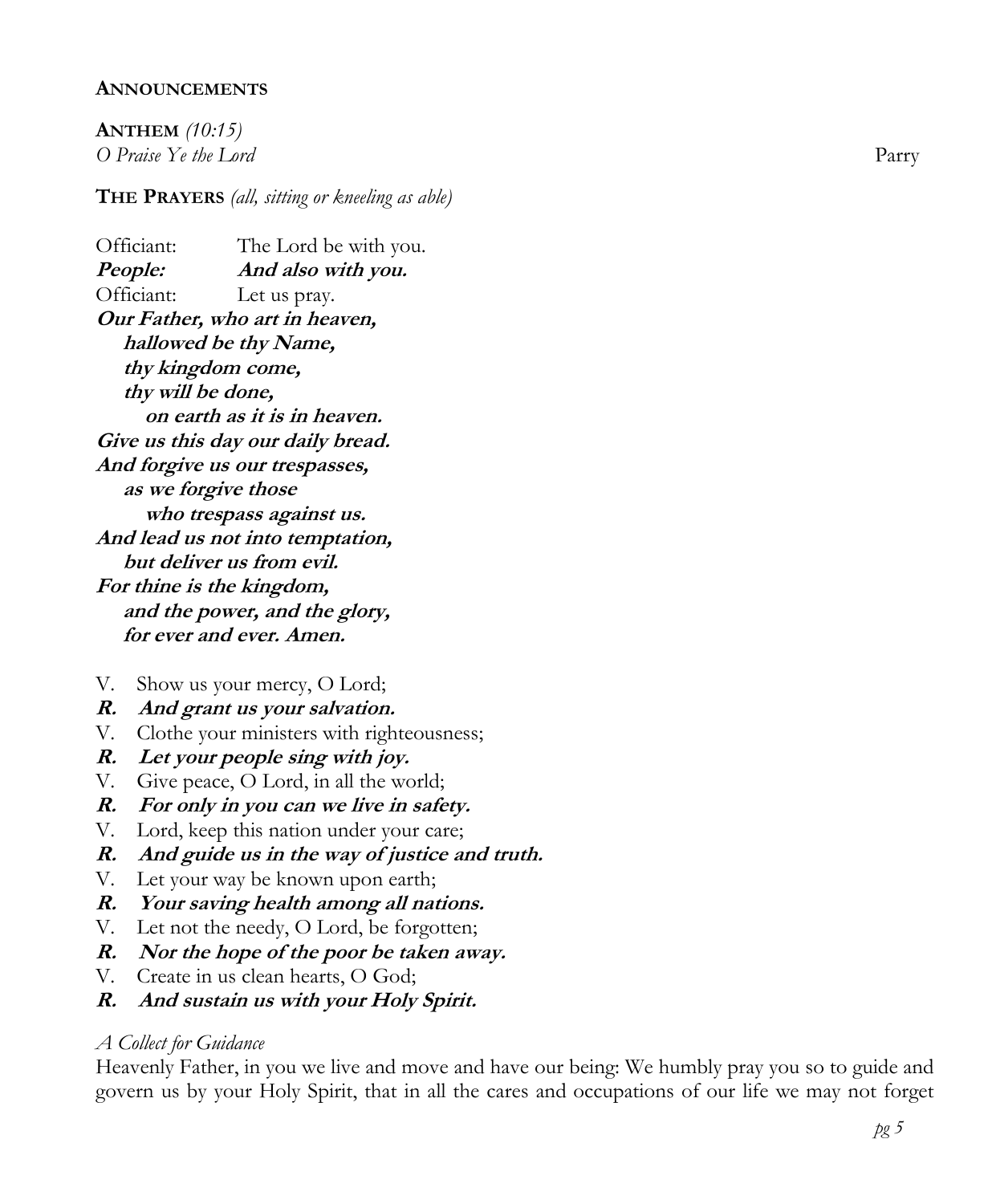you, but may remember that we are ever walking in your sight; through Jesus Christ our Lord. **Amen**.

Lord Jesus Christ, you stretched out your arms of love on the hard wood of the cross that everyone might come within the reach of your saving embrace: So clothe us in your Spirit that we, reaching forth our hands in love, may bring those who do not know you to the knowledge and love of you; for the honor of your Name. **Amen**.

## *Supplemental Prayers for Uvalde, Texas*

Heavenly Father, you sent your son Jesus among us to proclaim Your kingdom in cities, towns, villages, and lonely places. This day we ask you especially to draw near to our brothers and sisters in Uvalde, Texas; to bring Heaven's comfort to the hearts and minds of the bereaved. Lift your countenance upon them, and even now in their time of desolation, let them know your presence and your peace. Have mercy LORD, in Jesus' name. **Amen**

Father God, you made us in your own image to be faithful stewards of your good creation, and you have redeemed us through your Son Jesus Christ. Look with compassion on the human family. Give us the desire to break down the walls that separate us. Unite us in bonds of love, and by your Holy Spirit work through our struggle and confusion to accomplish your purposes on earth; that in your perfect time we may serve you in true harmony and love, for the sake of your kingdom. **Amen**

Almighty God, grant us the grace to contend fearlessly against evil wherever we encounter it. Help us to use our God-given freedom wisely, doing all that we can to establish goodness, justice and mercy in our communities, that even now we might be faithful ambassadors of your Kingdom. In Jesus' name. **Amen**

## **THE GENERAL THANKSGIVING**

### Officiant and People

**Almighty God, Father of all mercies, we your unworthy servants give you humble thanks for all your goodness and loving-kindness to us and to all whom you have made. We bless you for our creation, preservation, and all the blessings of this life; but above all for your immeasurable love in the redemption of the world by our Lord Jesus Christ; for the means of grace, and for the hope of glory. And, we pray, give us such an awareness of your mercies, that with truly thankful hearts we may show forth your praise, not only with our lips, but in our lives, by giving up our selves to your service, and by walking before you in holiness and righteousness all our days; through Jesus Christ our Lord, to whom, with you and the Holy Spirit, be honor and glory throughout all ages. Amen.**

Officiant: Let us bless the Lord.

**People: Thanks be to God**

 **Glory to God whose power, working in us, can do infinitely more than we can ask or imagine: Glory to him from generation to generation in the Church, and in Christ Jesus for ever and ever. Amen.**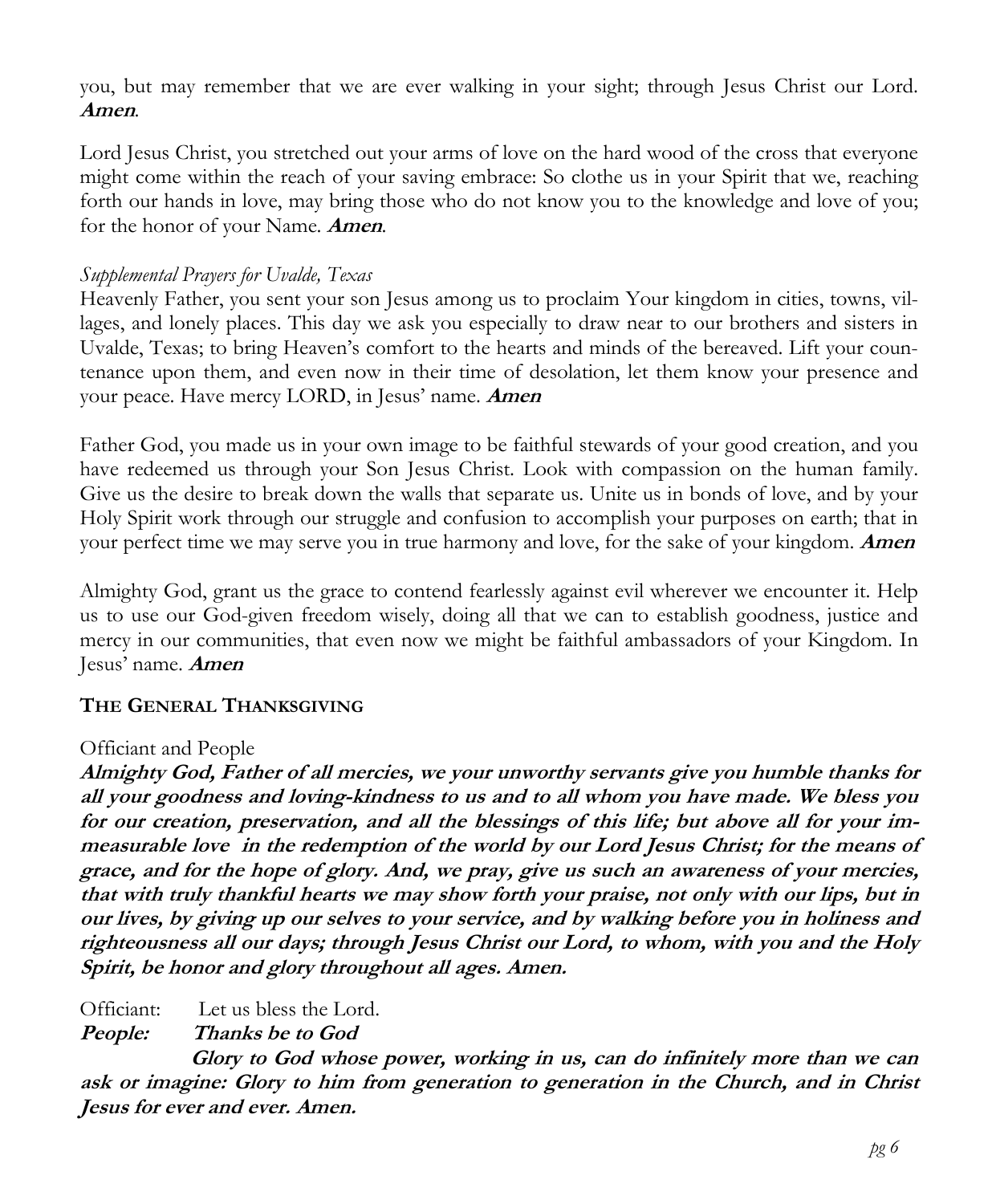## **CLOSING HYMN IN PROCESSION** *(10:15)*

*Battle Hymn of the Republic (see below)*

Mine eyes have seen the glory of the coming of the Lord. He is trampling out the vintage where the grapes of wrath are stored. He hath loosed the fateful lightening of his terrible swift sword. His truth is marching on.

Glory, glory hallelujah Glory, glory hallelujah Glory, glory hallelujah His truth is marching on.

I have seen him in the watch-fires of a hundred circling camps They have builded him an altar in the evening dews and damps I have read his righteous sentence by the dim and flaring lamps His truth is marching on.

Glory, glory hallelujah Glory, glory hallelujah Glory, glory hallelujah His truth is marching on

### **DISMISSAL**

Deacon: Go in peace to love and serve the Lord. Alleluia, alleluia. People: Thanks be to God. Alleluia, alleluia.

## **POSTLUDE** *(10:15)*